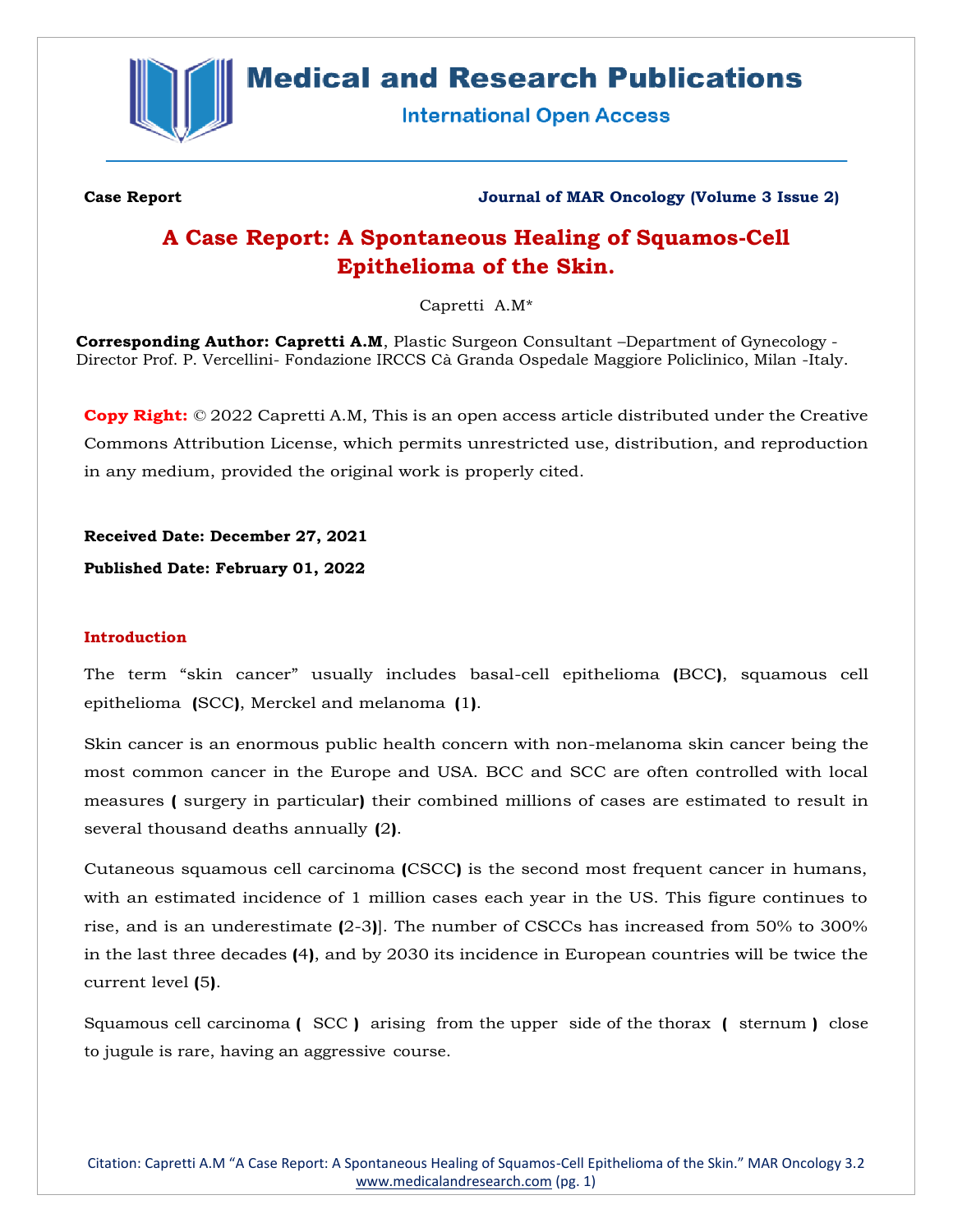A 83 years old man patient with many comorbidities **(**diabetic 2 –arterial hypertension and brain stroke after-effects and BPCO **)** with a red vegetating painful infected and rapidly growing lesion 10 cm x 4,5 in size of the upper central thorax **(** sternum **)** close to jugule anatomy presented to me from an emergency room in Fondazione Ca Granda Policlinico Hospital of Milan the last December 2020.



**Photo 1** shows a red vegetating painful infected and rapidly growing lesion 10 cm x 4,5 in size of the upper central thorax **(** sternum **)** close to jugule anatomy after biopsy – january'21

He received systemic antibiotic treatment and local therapy with antiseptic ointment for three weeks. Clinical examination showed lymphadenopathy of the lower left chest.

After three weeks the patient arrives in Hospital with negative ultrasound axillary cavity and neck lymph nodes , negative chest x-ray; so I decide to do a biopsy.

I made a biopsy of the lesion in local anesthesia and the histological examination was Carcinoma squamous cell epithelioma G2 **(**photo 1**).**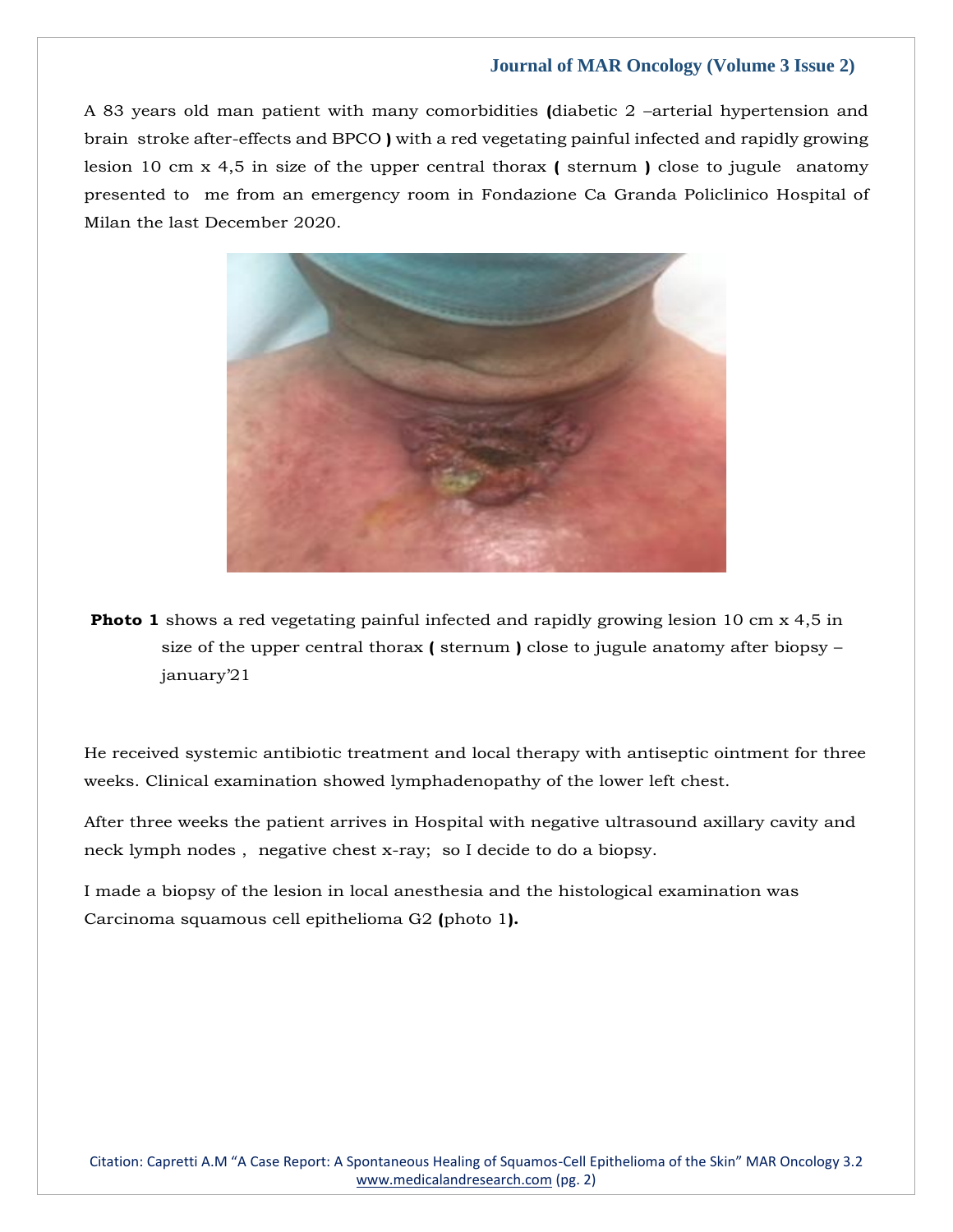

**Photo 2 :** A spontaneous rapidly regression of the skin tumour after two months of biopsy – march'21

I continue to do dressing the lesion with betadine ointment and we prepare the patient for surgery.

The patient doesn't feel good in February'21 for flue and CoVID-19 pandemia delay the surgical appointment. At the last of march'21the patient calls me on the telephone and says to me that the lesion has begun to heal **(**photo 2**)**. I was very surprised and invite the patient to come in Hospital for a check- up visit. The patient come to Hospital on 21st April 21 and I was surprised to see spontaneous healing of the lesion. The vegetating lesion disappearance and a perfect healing of the border of the lesion appeared; a complete epithelialization of the center of the lesion with a rosy color 3,5 cm diameter size **(** Photo 3**)**.



Citation: Capretti A.M "A Case Report: A Spontaneous Healing of Squamos-Cell Epithelioma of the Skin" MAR Oncology 3.2 [www.medicalandresearch.com](http://www.medicalandresearch.com/) (pg. 3) **Photo 3 :** A completely re epithelization of the lesion-April'21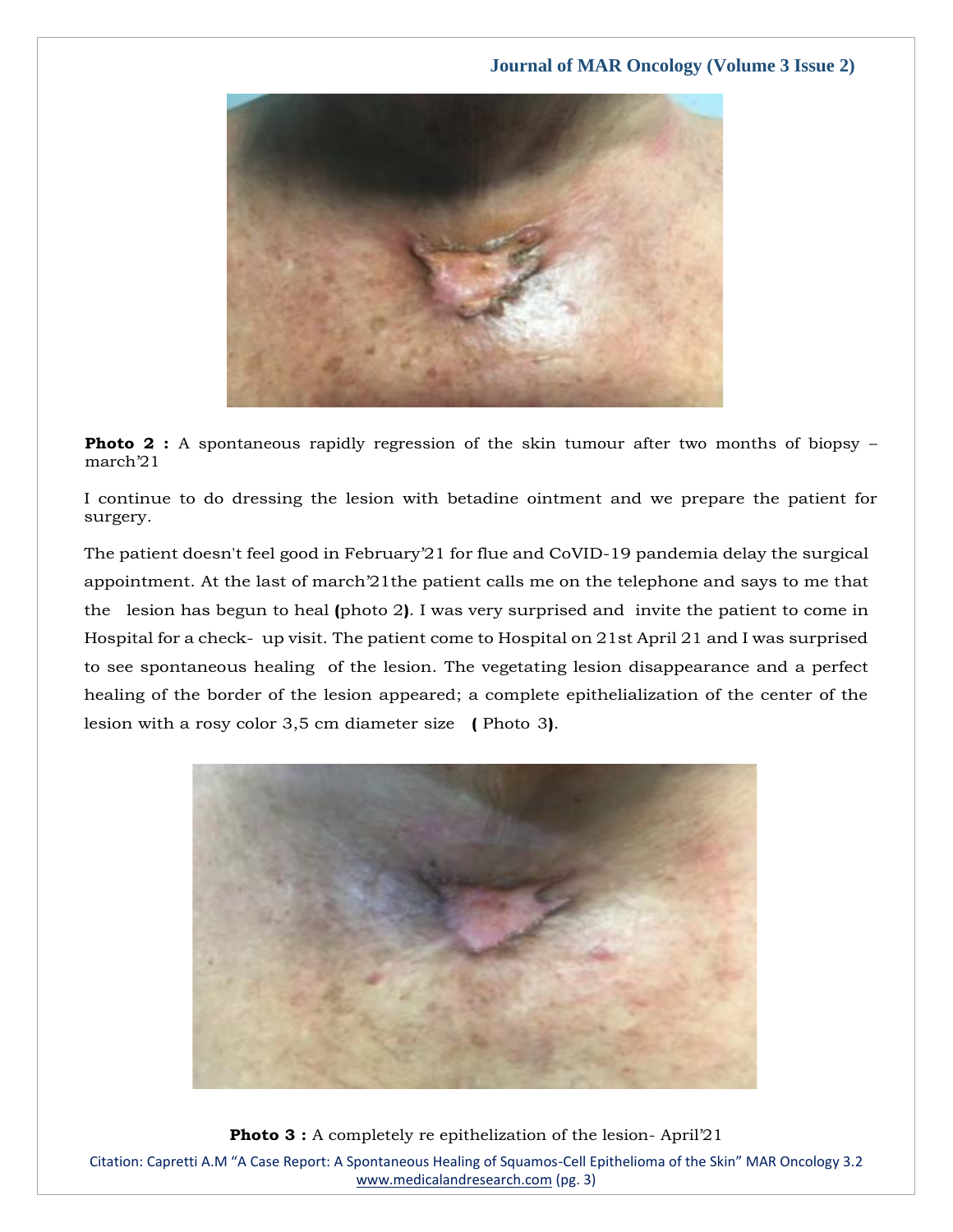I was very incredulous about what happened, so I decide to do clinical monitoring and check-up visits the patient. The patient fell at home with minimal fractured vertebrae in June'21. He brought an orthopedic corset for two months in summer '21

At the beginning of September '21 I decided to do a second biopsy: the lesion was more regress with a scars shape butterfly wings lesion **(**Photo 4**)**. The Histological examination confirms complete healing of the lesion.



Photo 4 : A scar formation – September '21

#### **Considerations**

CSCC arises from the malignant proliferation of epidermal keratinocytes. There are environmental and constitutional risk factors for its development. With respect to the former, older age, male sex, fair skin, immunosuppression, and a previous history of actinic keratosis **(**AK**)** are of known importance. Chronic sun exposure is the most important and well-known environmental factor associated with CSCC **(**7-8-9-10-11-12**)** Solid-organ transplant recipients, who have a human papillomavirus infection or chronic lymphocytic leukemia, have a higher risk of developing CSCC than the general population **(**13-14-15-16**)** AK **(** actinic Keratosis**)** is considered a premalignant lesion that may progress to an invasive SCC, and is the most significant predictive factor of CSCC **(**17**)**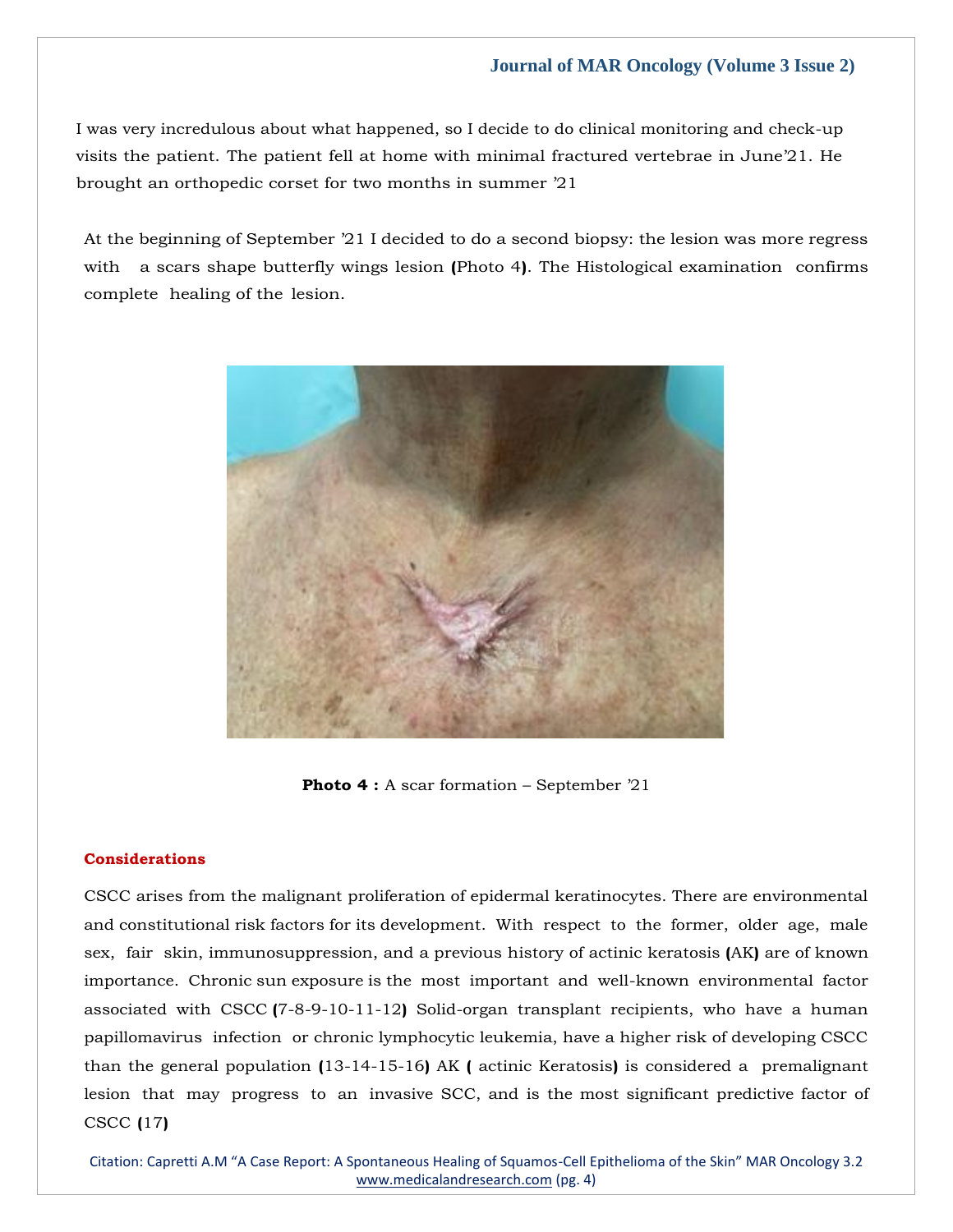Skin cancer healing is a very rare event: no publications reports on spontaneous healing of squamous cell epithelioma **(**SCC cancer**)** there are in modern literature. This article will focus on skin cancers as a paradigm for tumor immunotherapy auto-healing, starting with the reasons for the immunogenicity of skin cancer. The incidence of skin cancer is elevated with T – cell immunosuppression and in elderly patients. In patients with normal cutaneous immunity **(**Young patients**)**, nascent immunogenetic skin tumors are eliminated unless the tumor can evade immune destruction. Reversing tumor evasion is the goal of anti-cancer immunotherapy.

Tumor cells produce neoantigens that are recognized and targeted by the immune system. When a T- cell recognizes the antigen expressed by the Human leukocyte antigen **(**HLA**)** complex in the tumor cell, co-receptors act as activators and inhibitors of the immune response **(**18**)** Inhibitory receptors, such as programmed cell death 1 protein **(**PD-1**)** and Cytotoxic T-Lymphocyte Antigen 4 **(**CTLA4**)**, are known as "immune checkpoint" receptors. PD-1 is an inhibitor co-receptor expressed on the surface of T-cells, B-cells, monocytes, natural killer cells, and dendritic cells **(**19**)** This transmembrane protein binds to two ligands, PD-L1 and PD-L2, which are present on the surface of the tumor cell, and their interaction triggers a signal that inhibits the activated T-cells and induces immunological exhaustion via anergy and Tcell apoptosis**(**18-20-21**)** The PD-L1/PD-1 axis is a primary mechanism of cancer immune evasion, and this was the rationale for developing new drugs that have emerged in recent years. Targeting the immune checkpoint proteins with monoclonal antibodies has yielded a clinical benefit in cancer **(**22-23**)** and dramatically changed prospects for the treatment of some types of cancer, such as melanoma **(**24**)** An established tumor is composed both by the neoplastic cells and the tumor microenvironment. The latter is composed both by the tumor stroma and the inflammatory infiltrate. The tumor microenvironment, and not only the neoplastic cells, can also be modulated to destroy the neoplastic cells. Indeed, most immune checkpoint inhibitors are directed towards the lymphocytes, which belong to the tumor microenvironment, in order to enhance the immune response **(**25**)**

#### **I want to analyze a second point: the wound healing process.**

Wound healing is one of the most complex processes in the human body since it involves the spatial and temporal synchronization of the inflammatory phase with tissue regeneration and remodeling. The inflammatory phase follows the injurious event and it includes the coagulation cascade, inflammatory pathway and immune system involvement 12 All these events take place to prevent an excessive loss of blood, fluids and the development of infections, and to facilitate the removal of dead or devitalized tissue. Hemostasis is achieved by platelet clot generation, followed by fibrin matrix formation, which acts as a scaffold for cell infiltration. As a result of platelet degranulation, the release of chemotactic signals by necrotic tissues, and bacterial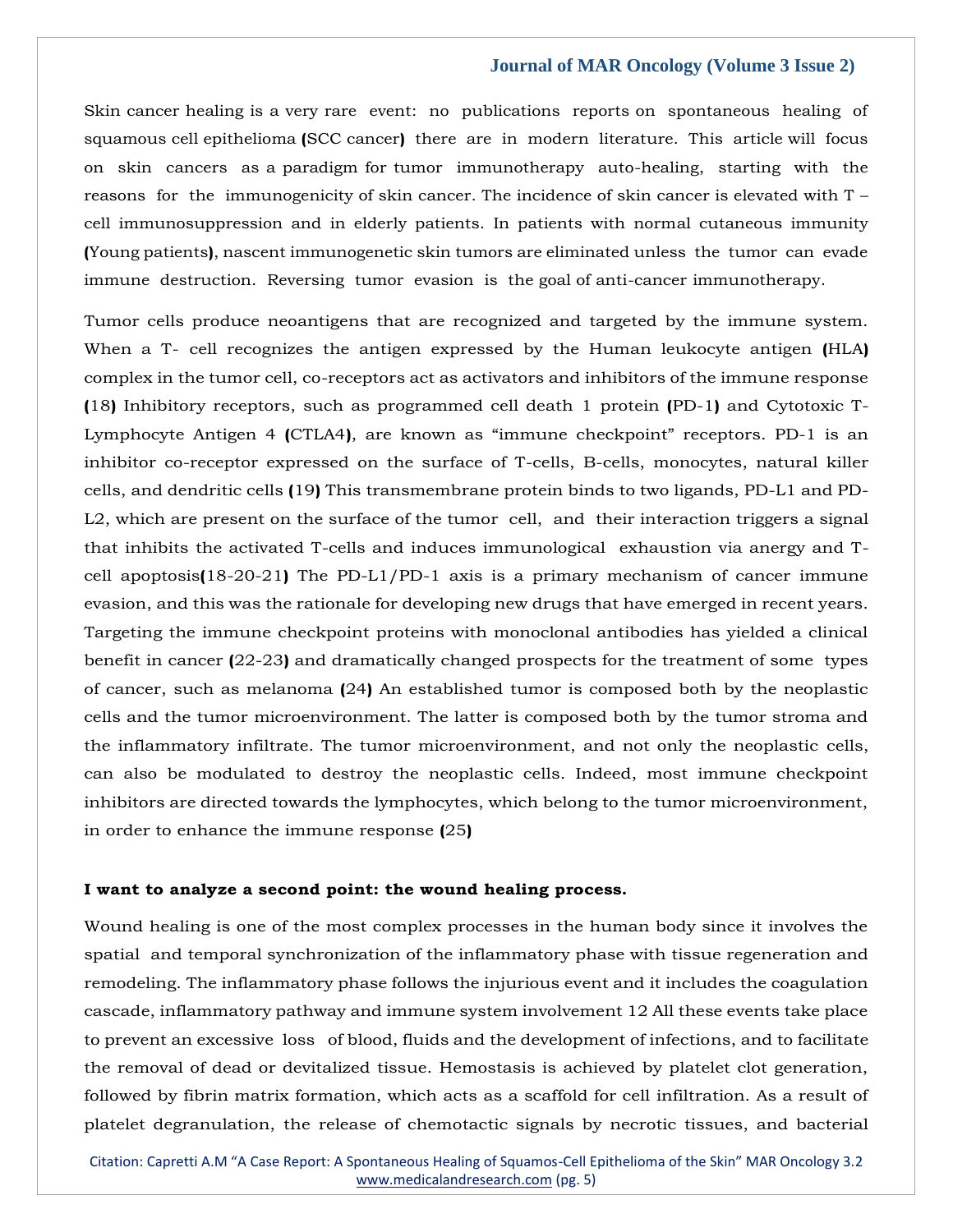degradation products, the complementary system is activated and neutrophils arrive at the lesion **(**26-27**)** Finally, macrophages coordinate all events evolved in response to damage. These cells are responsible for fibrin phagocytosis activity and cellular debris, and they secrete macrophage-derived growth factor **(**MDGF**)** for fibroblasts and endothelial cells **(**28**)** New tissue formation begins within two to ten days after the lesion and consists of cell proliferation and the migration of different cytotypes. When the lesion involves the dermis, a poorly differentiated and highly vascularized connective tissue called granulation tissue is formed, which consists of cellular and fibrillar components integrated into an apparently amorphous matrix. The cells of granulation tissue are **(**i**)** fibroblasts, responsible for the synthesis of the fibrillar component; **(**ii**)** myofibroblasts, involved in the wound contraction mechanism and **(**iii**)** endothelial cells, responsible for the neo-angiogenesis process **(**29**)**

The re-epithelization process, characterized by the proliferation and migration of keratinocytes towards the core part of the lesion, originates in this phase as the area between the bottom and the edges of the wound is filled with granulation tissue. This represents the matrix in which keratinocytes, residing on lesion edges, migrate and proliferate **(**29**)** Skin reepithelization structural organization can be explained by two models: sliding and rolling models. According to the sliding model, keratinocytes of the basal layer suffer a modification of their anchoring joints **(**desmosomes and hemidesmosomes**)**, allowing their detachment and lateral migration into the core part of the lesion. According to the rolling model, keratinocytes go through a morphological and functional modification, together with desmosomes, resulting in them rolling towards basal keratinocytes, which instead remain anchored to the basal membrane **(**30**)** Basal layer regeneration leads keratinocytes to proliferate and differentiate vertically, restoring the physiological features of the multilayered epithelial tissue.

The remodeling phase starts about three weeks after an injurious advent and lasts for over a year. During this phase, all processes activated in previous phases are silenced and macrophages, isolated endothelial cells and myofibroblasts run into apoptosis or they are relocated from the wound, leaving a region rich in collagen and other extracellular matrix deposition **(**ECM**)** proteins. Interactions between the epidermis and dermis, together with additional feedback, allow the continuous regulation of skin integrity and homeostasis. Type III collagen, located in ECM, is gradually replaced in 6–12 months.

If I can put these processes auto-immunotherapy and wound healing together I can explain this auto-healing cancer patient case.

I can't explain perfectly what happens in this case: a religious miracle's or a scientific natural process?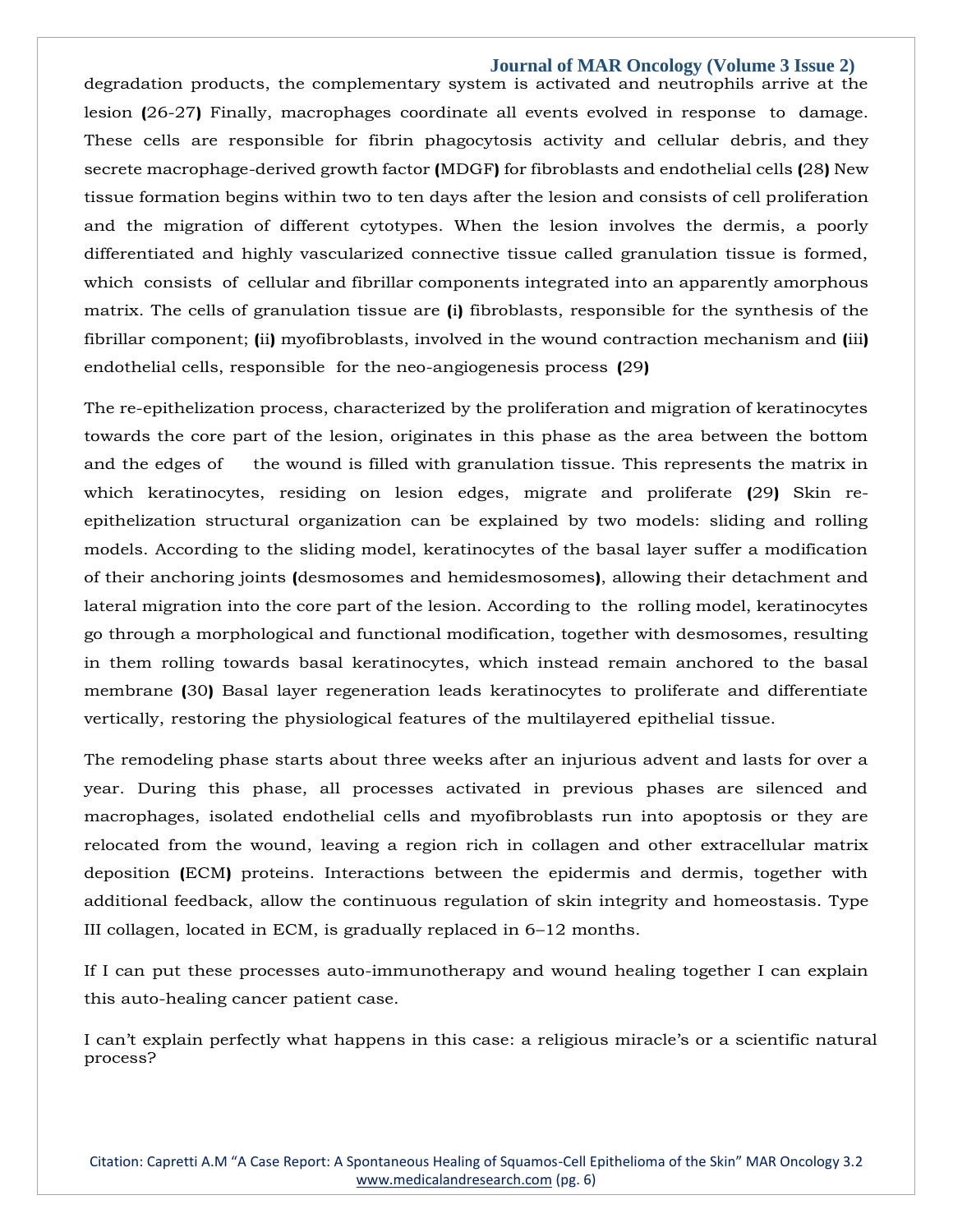## **Conclusions**

In recent years, a deeper understanding of the molecular bases of cutaneous squamous cell carcinogenesis **(**CSCC**)** has helped identify novel therapies. EGFR inhibitors were found to be promising drugs in CSCC, based on several studies that suggested an important role for this pathway in CSCC development at a time when there was little to offer patients by way of effective treatment **(**33- 34-35**)**. Subsequently, other targets were evaluated and continue to be developed. More recently, the high mutational burden of this tumor and the increased risk of CSCC in immunosuppressed patients have raised the possibility of using immunotherapy to treat CSCC. As the new checkpoint inhibitors are surprisingly effective in other tumors, some CSCC cases have also been treated, with anti-PD-1 yielding particularly good responses. Cemiplimab is the first drug approved by the FDA and the European Medicines Agency **(**EMA**)** for the treatment of locally advanced and metastatic CSCC **(**36**)** It seems likely that other checkpoint inhibitors will be incorporated into the therapeutic arsenal of CSCC in the near future. In this case report, a non-understanding healing regression of the SSC tumor has been identifying. "A magical biological healing" has happened; a very rare clinical case. The older human race has the biology capacity on auto healing skin cancer?

It is important to emphasize that patients who are receiving drug treatments that are associated with increased susceptibility to developing CSCC may require dermatological supervision, especially if any suspicious skin lesion arises.

The major message emerging from my review is that I should guard against the view that CSCC is a tumor with a good prognosis simply because it usually has a favorable evolution. In truth, its high incidence means that the absolute frequency of complicated and disseminated cases will also be high.

## **References**

1. Compton A. Squamos –cell Epithelioma of the skin. Annals of Surgery Vol LXXIII 1921 February N2– 141-160

2. Rogers H.W., Weinstock M.A., Feldman S.R., Coldiron B.M. Incidence Estimate of Nonmelanoma Skin Cancer **(**Keratinocyte Carcinomas**)** in the U.S. Population, 2012. *JAMA Dermatol.* 2015;151:1081– 1086. doi: 10.1001/jamadermatol.2015.1187. [\[PubMed\]](https://www.ncbi.nlm.nih.gov/pubmed/25928283) [\[CrossRef\]](https://dx.doi.org/10.1001%2Fjamadermatol.2015.1187)  [Google Scholar]

3. Muzic J.G., Schmitt A.R., Wright A.C., Alniemi D.T., Zubair A.S., Olazagasti Lourido J.M., Sosa Seda I.M., Weaver A.L., Baum C.L. Incidence and Trends of Basal Cell Carcinoma and Cutaneous Squamous Cell Carcinoma: A Population-Based Study in Olmsted County, Minnesota, 2000 to 2010. *Mayo Clin. Proc.* 2017;92:890–898. doi: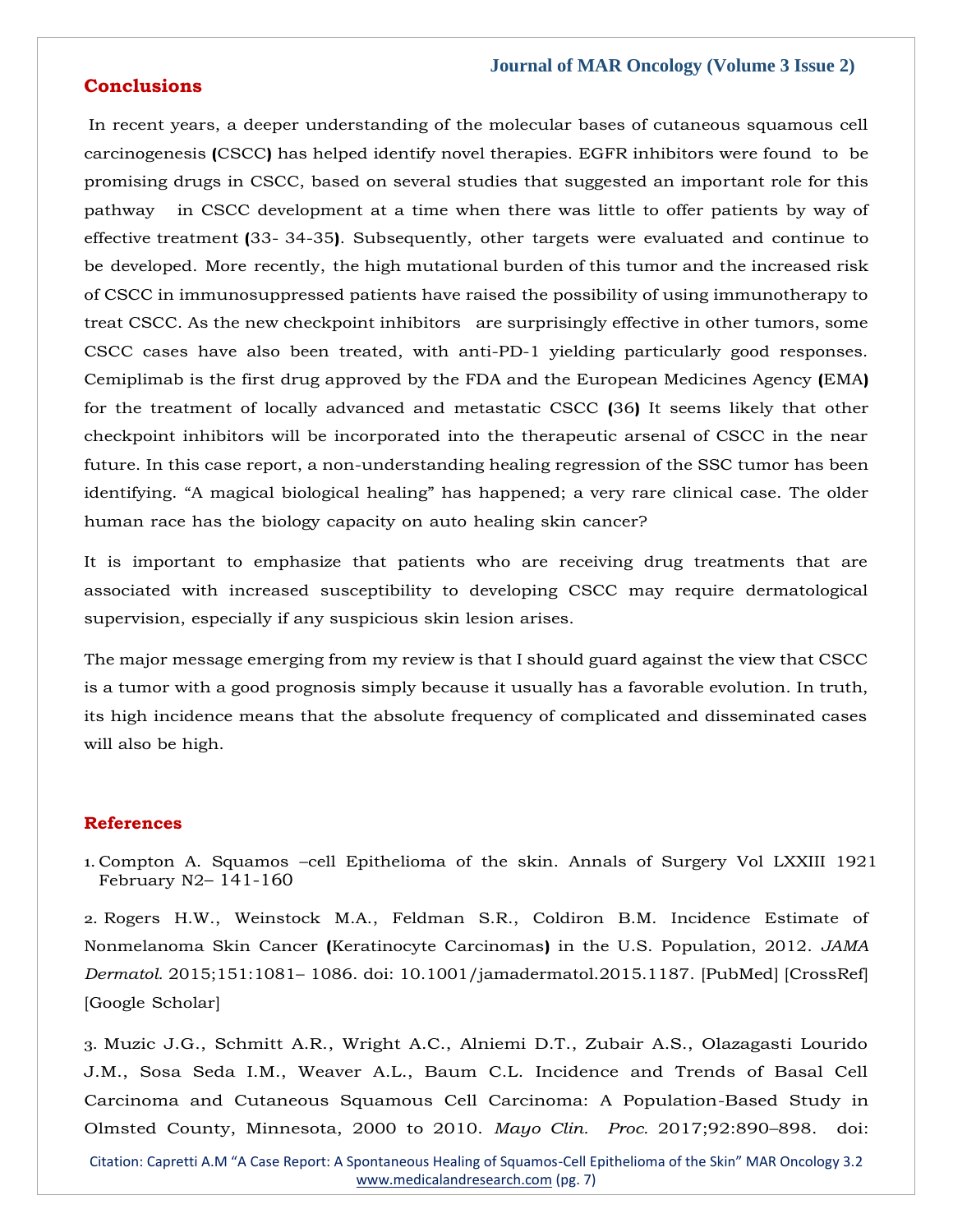10.1016/j.mayocp.2017.02.015. [\[PMC free](https://www.ncbi.nlm.nih.gov/pmc/articles/PMC5535132/) [article\]](https://www.ncbi.nlm.nih.gov/pmc/articles/PMC5535132/) [\[PubMed\]](https://www.ncbi.nlm.nih.gov/pubmed/28522111) [\[CrossRef\]](https://dx.doi.org/10.1016%2Fj.mayocp.2017.02.015) [Google Scholar]

4. Brougham N.D., Tan S.T. The incidence and risk factors of metastasis for cutaneous squamous cell carcinoma—Implications on the T-classification system. *J. Surg. Oncol.*  2014;110:876–882. doi: 10.1002/jso.23731. [\[PubMed\]](https://www.ncbi.nlm.nih.gov/pubmed/25088537) [\[CrossRef\] \[](https://dx.doi.org/10.1002%2Fjso.23731)Google Scholar]

5. Leiter U., Keim U., Eigentler T., Katalinic A., Holleczek B., Martus P., Garbe C. Incidence, Mortality, and Trends of Nonmelanoma Skin Cancer in Germany. *J. Investig. Dermatol.*  2017;137:1860–1867. doi: 10.1016/j.jid.2017.04.020. [\[PubMed\]](https://www.ncbi.nlm.nih.gov/pubmed/28487088) [\[CrossRef\]](https://dx.doi.org/10.1016%2Fj.jid.2017.04.020) [Google Scholar]

6. Que S.K.T., Zwald F.O., Schmults C.D. Cutaneous squamous cell carcinoma: Incidence, risk factors, diagnosis, and staging. *J. Am. Acad. Dermatol.*  2018;78:237–247. doi: 10.1016/j.jaad.2017.08.059. [\[PubMed\]](https://www.ncbi.nlm.nih.gov/pubmed/29332704) [\[CrossRef\]](https://dx.doi.org/10.1016%2Fj.jaad.2017.08.059) [Google Scholar]

7. Brash D.E., Rudolph J.A., Simon J.A., Lin A., McKenna G.J., Baden H.P., Halperin A.J., Ponten J. A role for sunlight in skin cancer: UV-induced p53 mutations in squamous cell carcinoma. *Proc. Natl. Acad. Sci. USA.* 1991;88:10124–10128. doi: 10.1073/pnas.88.22.10124. [\[PMC free article\]](https://www.ncbi.nlm.nih.gov/pmc/articles/PMC52880/) [\[PubMed\]](https://www.ncbi.nlm.nih.gov/pubmed/1946433) [\[CrossRef\] \[](https://dx.doi.org/10.1073%2Fpnas.88.22.10124)Google Scholar]

8. Garcovich S., Colloca G., Sollena P., Andrea B., Balducci L., Cho W.C., Bernabei R., Peris K. Skin Cancer Epidemics in the Elderly as An Emerging Issue in Geriatric Oncology. *Aging Dis.*  2017;8:643– 661. doi: 10.14336/AD.2017.0503. [\[PMC free article\]](https://www.ncbi.nlm.nih.gov/pmc/articles/PMC5614327/) [\[PubMed\]](https://www.ncbi.nlm.nih.gov/pubmed/28966807) [\[CrossRef\]](https://dx.doi.org/10.14336%2FAD.2017.0503) [Google Scholar]

9. Thomas-Ahner J.M., Wulff B.C., Tober K.L., Kusewitt D.F., Riggenbach J.A., Oberyszyn T.M. Gender differences in UVB-induced skin carcinogenesis, inflammation, and DNA damage. *Cancer Res.* 2007;67:3468–3474. doi: 10.1158/0008-5472.CAN-06-3798. [\[PubMed\]](https://www.ncbi.nlm.nih.gov/pubmed/17389759) [\[CrossRef\]](https://dx.doi.org/10.1158%2F0008-5472.CAN-06-3798) [Google Scholar]

10. Oberyszyn T.M. Non-melanoma skin cancer: Importance of gender, immunosuppressive status and vitamin D. *Cancer Lett.* 2008;261:127–136.

doi: 10.1016/j.canlet.2008.01.009. [\[PubMed\]](https://www.ncbi.nlm.nih.gov/pubmed/18267352) [\[CrossRef\] \[](https://dx.doi.org/10.1016%2Fj.canlet.2008.01.009)Google Scholar]

11. Gloster H.M., Jr., Neal K. Skin cancer in skin of color. *J. Am. Acad. Dermatol.* 2006;55:741– 760. doi: 10.1016/j.jaad.2005.08.063. quiz 761–744. [\[PubMed\]](https://www.ncbi.nlm.nih.gov/pubmed/17052479) [\[CrossRef\]](https://dx.doi.org/10.1016%2Fj.jaad.2005.08.063) [Google Scholar]

12. Berg D., Otley C.C. Skin cancer in organ transplant recipients: Epidemiology, pathogenesis, and management. *J. Am. Acad. Dermatol.* 2002;47:1–17. doi: 10.1067/mjd.2002.125579. [\[PubMed\]](https://www.ncbi.nlm.nih.gov/pubmed/12077575) [\[CrossRef\] \[](https://dx.doi.org/10.1067%2Fmjd.2002.125579)Google Scholar]

13. Lindelof B., Sigurgeirsson B., Gabel H., Stern R.S. Incidence of skin cancer in 5356 patients following organ transplantation. *Br. J. Dermatol.* 2000;143:513–519. [\[PubMed\]](https://www.ncbi.nlm.nih.gov/pubmed/10971322) [Google [Scholar\]](https://scholar.google.com/scholar_lookup?journal=Br.%2BJ.%2BDermatol.&title=Incidence%2Bof%2Bskin%2Bcancer%2Bin%2B5356%2Bpatients%2Bfollowing%2Borgan%2Btransplantation&author=B.%2BLindelof&author=B.%2BSigurgeirsson&author=H.%2BGabel&author=R.S.%2BStern&volume=143&publication_year=2000&pages=513-519&pmid=10971322)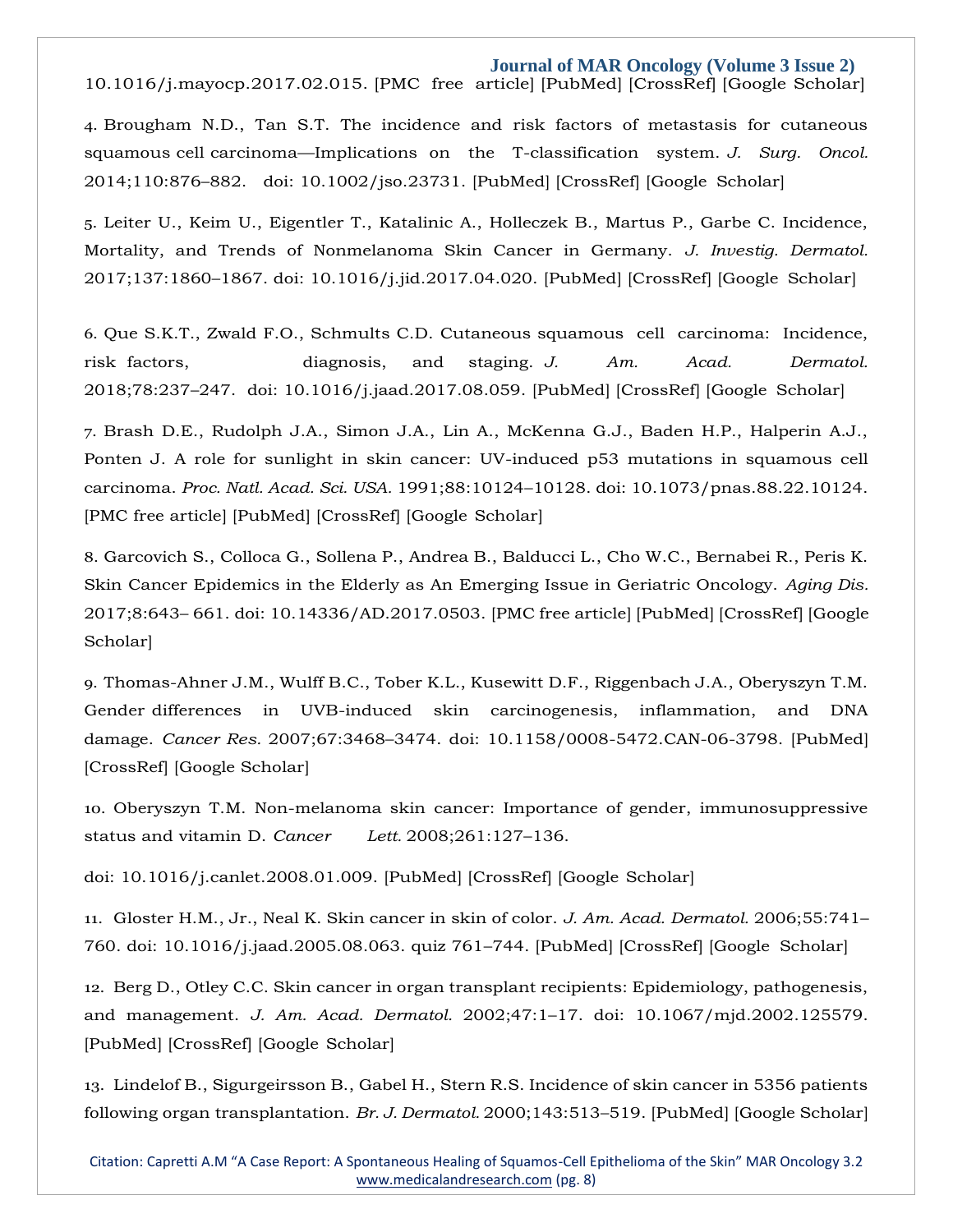14. Mehrany K., Weenig R.H., Pittelkow M.R., Roenigk R.K., Otley C.C. High recurrence rates of squamous cell carcinoma after Mohs' surgery in patients with chronic lymphocytic leukemia. *Dermatol. Surg.* 2005;31:38–42. doi: 10.1097/00042728-200501000-00008. [\[PubMed\]](https://www.ncbi.nlm.nih.gov/pubmed/15720094) [\[CrossRef\] \[](https://dx.doi.org/10.1097%2F00042728-200501000-00008)Google Scholar]

15. Dang C., Koehler A., Forschner T., Sehr P., Michael K., Pawlita M., Stockfleth E., Nindl I. E6/E7 expression of human papillomavirus types in cutaneous squamous cell dysplasia and carcinoma in immunosuppressed organ transplant recipients. *Br. J. Dermatol.*  2006;155:129–136. doi: 10.1111/j.1365-2133.2006.07378.x. [\[PubMed\]](https://www.ncbi.nlm.nih.gov/pubmed/16792764) [\[CrossRef\]](https://dx.doi.org/10.1111%2Fj.1365-2133.2006.07378.x) [Google Scholar]

16. Werner R.N., Sammain A., Erdmann R., Hartmann V., Stockfleth E., Nast A. The natural history of actinic keratosis: A systematic review. *Br. J. Dermatol.*  2013;169:502–518. doi: 10.1111/bjd.12420. [\[PubMed\]](https://www.ncbi.nlm.nih.gov/pubmed/23647091) [\[CrossRef\] \[](https://dx.doi.org/10.1111%2Fbjd.12420)Google Scholar]

17. Flies D.B., Sandler B.J., Sznol M., Chen L. Blockade of the B7-H1/PD-1 pathway for cancer immunotherapy. *Yale J. Biol. Med.* 2011;84:409–421. [PMC free [article\]](https://www.ncbi.nlm.nih.gov/pmc/articles/PMC3238327/) [\[PubMed\]](https://www.ncbi.nlm.nih.gov/pubmed/22180678) [Google Scholar]

18. Keir M.E., Butte M.J., Freeman G.J., Sharpe A.H. PD-1 and its ligands in tolerance and immunity. *Annu. Rev. Immunol.* 2008;26:677– 704. doi: 10.1146/annurev.immunol.26.021607.090331. [\[PubMed\]](https://www.ncbi.nlm.nih.gov/pubmed/18173375) [\[CrossRef\] \[](https://dx.doi.org/10.1146%2Fannurev.immunol.26.021607.090331)Google Scholar]

19. Barber D.L., Wherry E.J., Masopust D., Zhu B., Allison J.P., Sharpe A.H., Freeman G.J., Ahmed R. Restoring function in exhausted CD8 T cells during chronic viral infection. *Nature.*  2006;439:682–687. doi: 10.1038/nature04444. [\[PubMed\]](https://www.ncbi.nlm.nih.gov/pubmed/16382236) [\[CrossRef\] \[](https://dx.doi.org/10.1038%2Fnature04444)Google Scholar]

20. Chikuma S., Terawaki S., Hayashi T., Nabeshima R., Yoshida T., Shibayama S., Okazaki T., Honjo

T. PD-1-mediated suppression of IL-2 production induces CD8+ T cell anergy in vivo. *J. Immunol.* 2009;182:6682–6689. doi: 10.4049/jimmunol.0900080. [\[PubMed\]](https://www.ncbi.nlm.nih.gov/pubmed/19454662) [\[CrossRef\]](https://dx.doi.org/10.4049%2Fjimmunol.0900080) [Google Scholar]

21. Fisher J., Zeitouni N., Fan W., Samie F.H. Immune checkpoint inhibitor therapy in solid organ transplant recipients: A patient-centered systematic review. *J. Am. Acad. Dermatol.* 2019 doi: 10.1016/j.jaad.2019.07.005. [\[PubMed\]](https://www.ncbi.nlm.nih.gov/pubmed/31302190) [\[CrossRef\]](https://dx.doi.org/10.1016%2Fj.jaad.2019.07.005) [Google Scholar]

22. Jia L., Zhang Q., Zhang R. PD-1/PD-L1 pathway blockade works as an effective and practical therapy for cancer immunotherapy. *Cancer Biol. Med.* 2018;15:116–123. doi: 10.20892/j.issn.2095- 3941.2017.0086. [\[PMC free article\]](https://www.ncbi.nlm.nih.gov/pmc/articles/PMC5994550/) [\[PubMed\]](https://www.ncbi.nlm.nih.gov/pubmed/29951336) [\[CrossRef\]](https://dx.doi.org/10.20892%2Fj.issn.2095-3941.2017.0086) [Google Scholar]

Citation: Capretti A.M "A Case Report: A Spontaneous Healing of Squamos-Cell Epithelioma of the Skin" MAR Oncology 3.2 [www.medicalandresearch.com](http://www.medicalandresearch.com/) (pg. 9) 23. Nixon N.A., Blais N., Ernst S., Kollmannsberger C., Bebb G., Butler M., Smylie M., Verma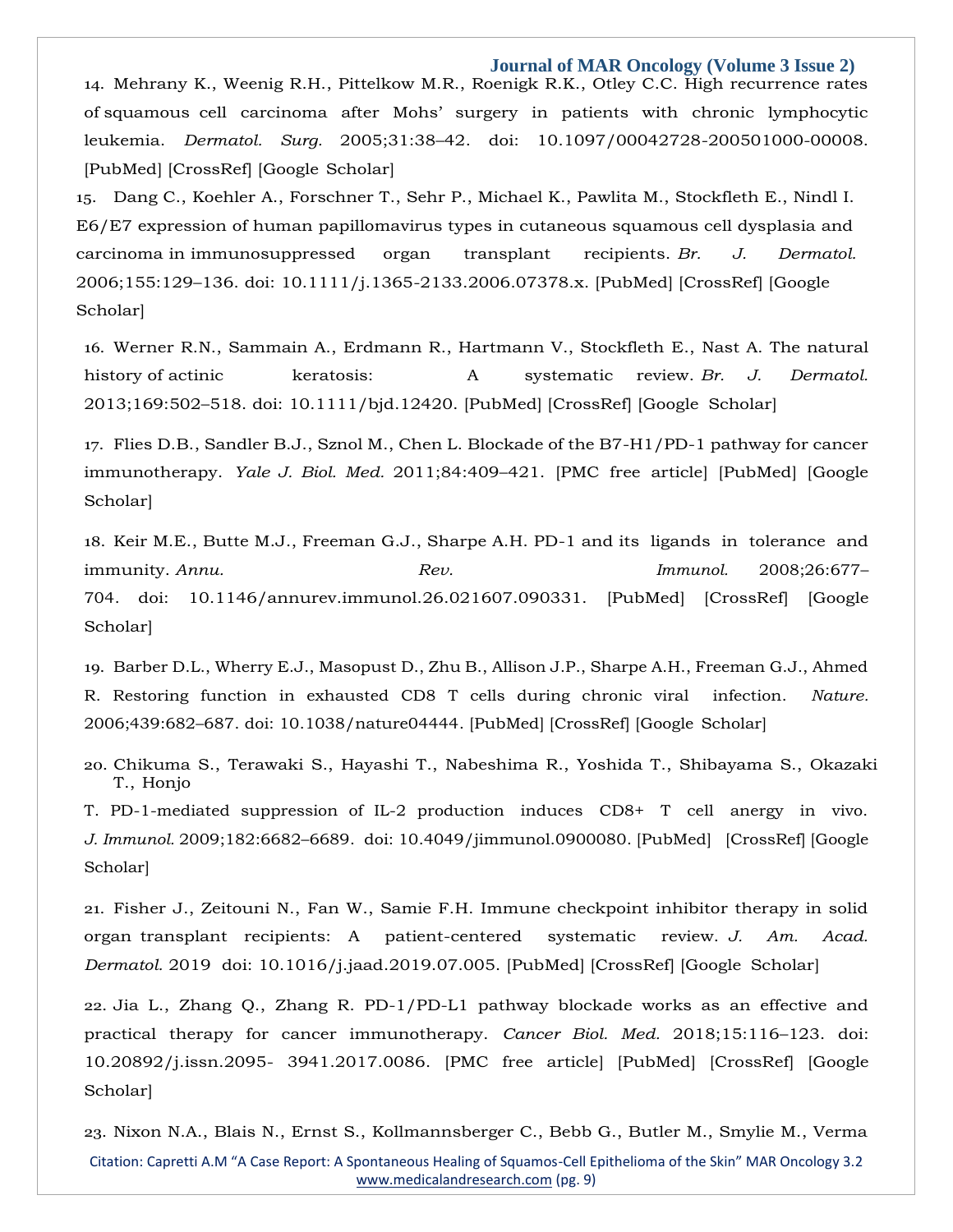**Journal of MAR Oncology (Volume 3 Issue 2)** S. Current landscape of immunotherapy in the treatment of solid tumours, with future opportunities and challenges. *Curr. Oncol.* 2018;25:e373–e384. doi: 10.3747/co.25.3840. [\[PMC free article\]](https://www.ncbi.nlm.nih.gov/pmc/articles/PMC6209564/) [\[PubMed\]](https://www.ncbi.nlm.nih.gov/pubmed/30464687) [\[CrossRef\] \[](https://dx.doi.org/10.3747%2Fco.25.3840)Google Scholar]

24. Tang H., Qiao J., Fu Y.X. Immunotherapy and tumor microenvironment. *Cancer Lett.* 2016;370:85–90.

doi: 10.1016/j.canlet.2015.10.009. [\[PMC free](https://www.ncbi.nlm.nih.gov/pmc/articles/PMC4725050/) article] [\[PubMed\]](https://www.ncbi.nlm.nih.gov/pubmed/26477683) [\[CrossRef\] \[](https://dx.doi.org/10.1016%2Fj.canlet.2015.10.009)Google Scholar]

25. Gethin G. Understanding the inflammatory process in wound healing. *Br. J. Community Nurs.* 2012;17**(**Suppl. 3**)**:S17–S22. doi: 10.12968/bjcn.2012.17.Sup3.S17. [\[PubMed\]](https://www.ncbi.nlm.nih.gov/pubmed/22584180) [\[CrossRef\]](https://dx.doi.org/10.12968%2Fbjcn.2012.17.Sup3.S17) [Google Scholar]

26. Velnar T., Bailey T., Smrkolj V. The wound healing process: An overview of the cellular and molecular mechanisms. *J. Int. Med. Res.* 2009;37:1528–1542. doi: 10.1177/147323000903700531. [\[PubMed\] \[](https://www.ncbi.nlm.nih.gov/pubmed/19930861)[CrossRef\] \[](https://dx.doi.org/10.1177%2F147323000903700531)Google Scholar]

27. Kim H.S., Sun X., Lee J.H., Kim H.W., Fu X., Leong K.W. Advanced drug delivery systems and artificial skin grafts for skin wound healing. *Adv. Drug Deliv. Rev.* 2019;146:209– 239. doi: 10.1016/j.addr.2018.12.014. [\[PubMed\]](https://www.ncbi.nlm.nih.gov/pubmed/30605737) [\[CrossRef\]](https://dx.doi.org/10.1016%2Fj.addr.2018.12.014) [Google Scholar]

28. Alhajj M., Bansal P., Goyal A. *Physiology,GranulationTissue.*StatPearls; Treasure Island, FL, USA: 2020. [Google [Scholar\]](https://scholar.google.com/scholar_lookup?title=Physiology%2C%2BGranulation%2BTissue&author=M.%2BAlhajj&author=P.%2BBansal&author=A.%2BGoyal&publication_year=2020)

29. Usui M.L., Underwood R.A., Mansbridge J.N., Muffley L.A., Carter W.G., Olerud J.E. Morphological evidence for the role of suprabasal keratinocytes in wound reepithelialization. Wound Repair Regen. 2005;13:468–479. doi: 10.1111/j.1067-1927.2005.00067.x. [\[PubMed\]](https://www.ncbi.nlm.nih.gov/pubmed/16176455) [\[CrossRef\]](https://dx.doi.org/10.1111%2Fj.1067-1927.2005.00067.x) [Google Scholar]

30. Enoch S., Leaper D.J. Basic science of wound healing. *Surgery (Oxford)* 2008;26:31– 37. doi: 10.1016/j.mpsur.2007.11.005. [\[CrossRef\]](https://dx.doi.org/10.1016%2Fj.mpsur.2007.11.005) [Google Scholar]

31. Lindholm C., Searle R. Wound management for the 21st century: Combining effectiveness and efficiency. *Int. Wound J.* 2016;13:5–15. doi: 10.1111/iwj.12623. [\[PMC free article\]](https://www.ncbi.nlm.nih.gov/pmc/articles/PMC7949725/) [\[PubMed\]](https://www.ncbi.nlm.nih.gov/pubmed/27460943) [\[CrossRef\]](https://dx.doi.org/10.1111%2Fiwj.12623) [Google Scholar]

32. Shepherd F.A., Rodrigues Pereira J., Ciuleanu T., Tan E.H., Hirsh V., Thongprasert S., Campos D., Maoleekoonpiroj S., Smylie M., Martins R., et al. Erlotinib in previously treated non-small-cell lung cancer. *N. Engl. J. Med.* 2005;353:123–132. doi: 10.1056/NEJMoa050753. [\[PubMed\]](https://www.ncbi.nlm.nih.gov/pubmed/16014882) [\[CrossRef\] \[](https://dx.doi.org/10.1056%2FNEJMoa050753)Google Scholar]

33. Jonker D.J., O'Callaghan C.J., Karapetis C.S., Zalcberg J.R., Tu D., Au H.J., Berry S.R., Krahn M., Price T., Simes R.J., et al. Cetuximab for the treatment of colorectal cancer. *N. Engl. J. Med.*2007;357:2040–2048. doi: 10.1056/NEJMoa071834. [\[PubMed\]](https://www.ncbi.nlm.nih.gov/pubmed/18003960) [\[CrossRef\]](https://dx.doi.org/10.1056%2FNEJMoa071834) [Google Scholar]

Citation: Capretti A.M "A Case Report: A Spontaneous Healing of Squamos-Cell Epithelioma of the Skin" MAR Oncology 3.2 [www.medicalandresearch.com](http://www.medicalandresearch.com/) (pg. 10) 34. Fukuoka M., Yano S., Giaccone G., Tamura T., Nakagawa K., Douillard J.Y., Nishiwaki Y.,